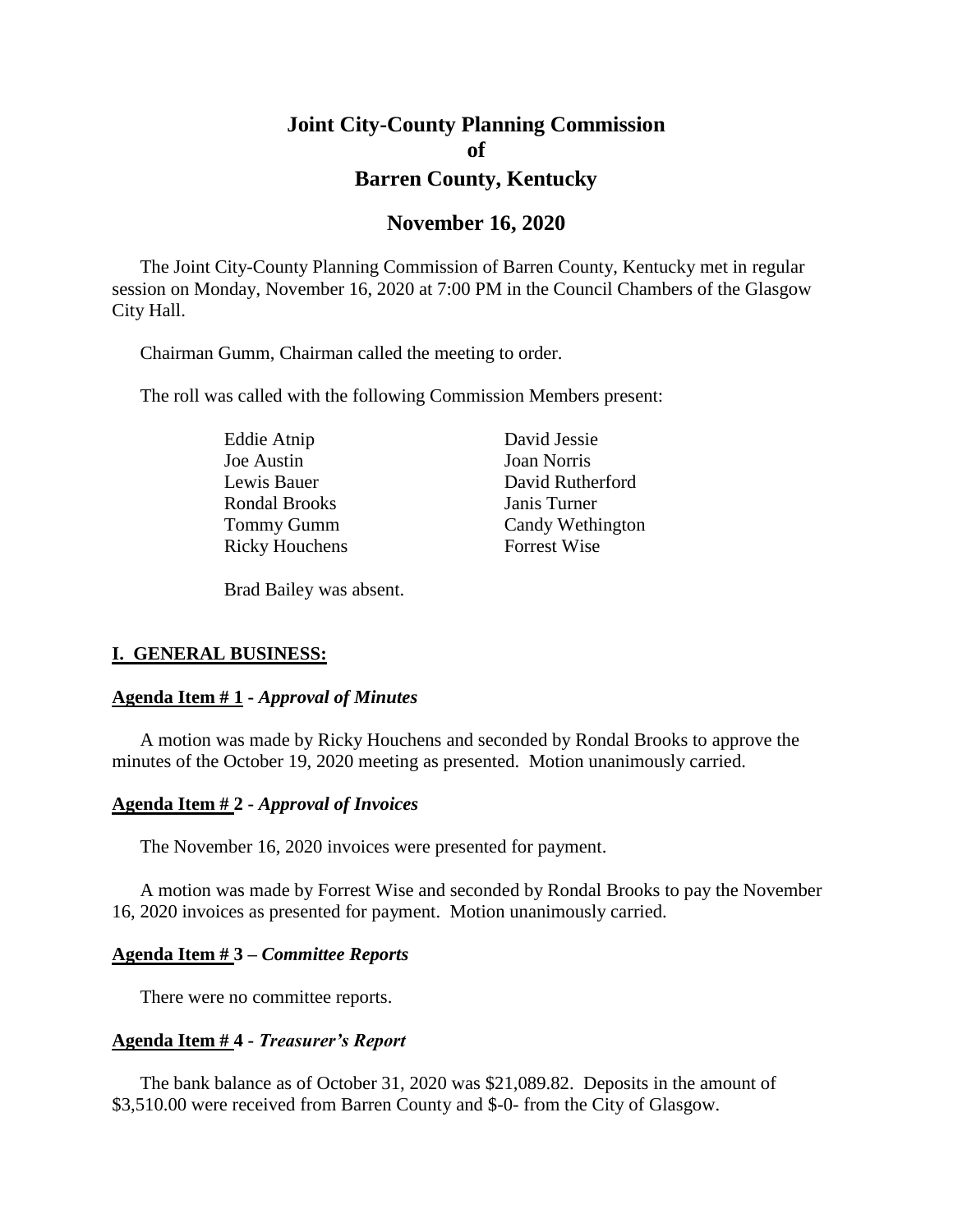Page Two November 16, 2020

### **Agenda Item # 5 –** *Director's Report*

Kevin Myatt, Planning Director, reported that Friday was the last day for Brian McKeever working as Planning Administrator. Mr. McKeever will begin work with ServPro. Mr. Myatt stated that Brian thanked everyone for their help while he worked for the Commission.

Mr. Myatt stated that no one can be hired to fill the vacant position of Planning Administrator until the end of the Fiscal Year and may not be able to hire anyone at that time.

### **II. PUBLIC NOTICE:**

**1. 111620-01-G – Glasgow Strategic Study** *– Consideration for Adoption of the Glasgow Strategic Study as an Element in the 2019 Comprehensive Plan*

Terry Bunnell spoke about the study and how it will help guide development in the City of Glasgow. There are six (6) Peak areas in the plan, specifically what will the downtown Glasgow look like, housing, economic and workforce development, arts, entertainment and culture, and trails in the City. Mr. Bunnell thanked everyone for their consideration.

A motion was made by Rondal Brooks and seconded by Ricky Houchens for the adoption of the Glasgow Strategic Study as an element in the 2019 Comprehensive Plan. Motion unanimously carried.

## **III. PUBLIC HEARING:**

**1. 111620-01-B – Cellular Antenna Tower Application** *– Consideration of Uniform Application to construct a Cellular Antenna Tower along Whites Chapel Road, approximately one thousand (1,000') feet south of the Whites Chapel Road and Patton Road intersection, Barren County – Tillman infrastructure, LL, Applicant*

A motion was made by Forrest Wise and seconded by Janis Turner to remove the Cellular Antenna Tower Application from the Agenda per the Applicant's request. Motion unanimously carried.

## **IV. SUBDIVISION:**

**1. 111620-02-B – Preliminary and Final Plat** *– Howard Francis & Greg Francis, Applicant/Owners(s) – Property located at 1807 Patton Road – 7 Tracts – 29.58 +/- Total Acres – Barren County – Plans Prepared by Pride Land Surveying*

Staff Findings: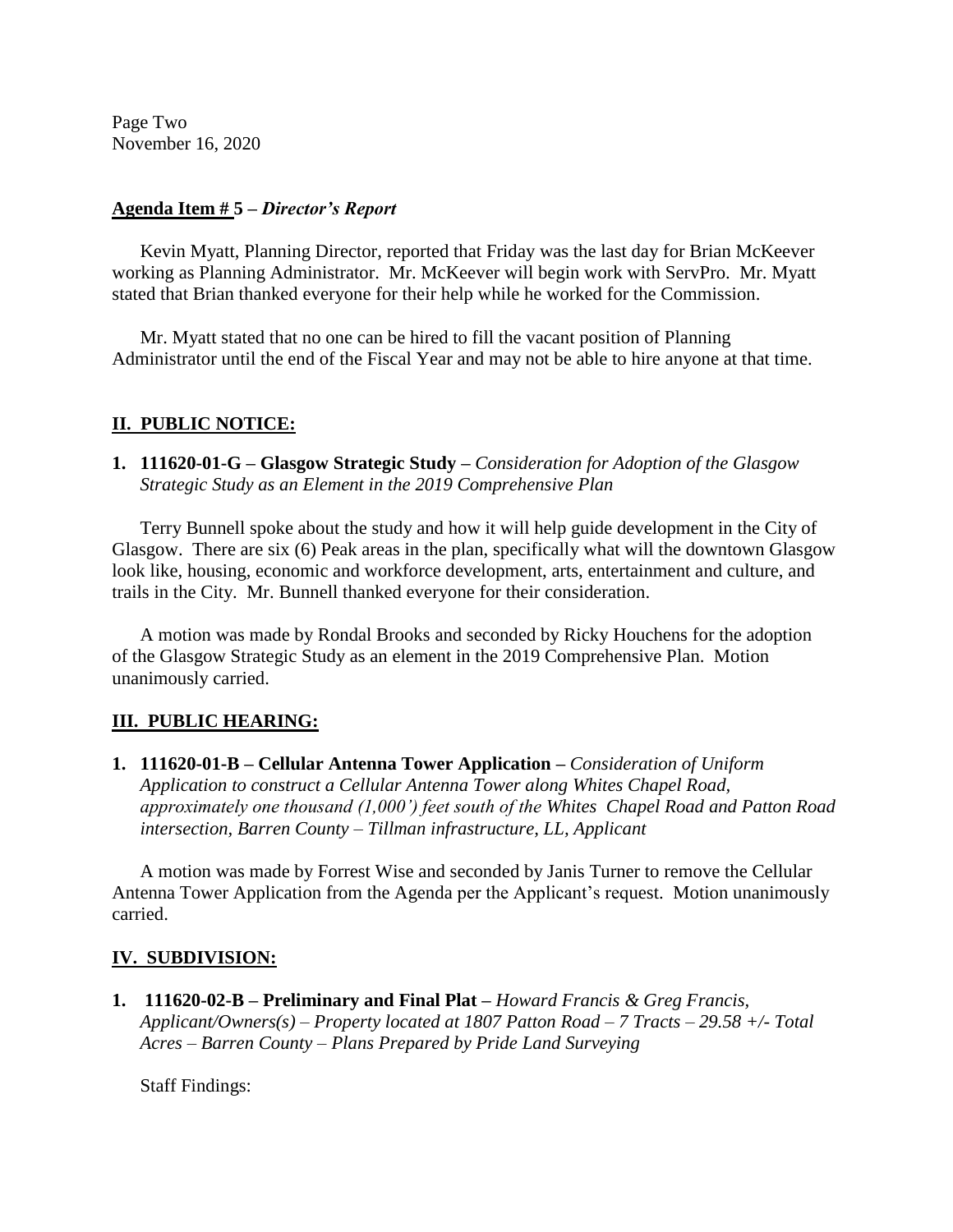Page Three November 16, 2020

- 1. The proposed development is being divided along proposed road frontage and exceed the minimum lot size requirements, per Article 502.2.2 of the Barren County Subdivision Regulations.
- 2. Attachment A shows the proposed plat for division. All lots shown are located in the city limits of Glasgow.
- 3. All utilities are available to each lot by Farmers Rural Electric, SCRTC, and the Glasgow Water Company.
- 4. There are two (2) proposed fire hydrants to provide adequate fire hydrant coverage. Arrangements have been made with GWC's engineer, Clint Harbison, in regards to the proposed fire hydrants. The proposed hydrants meet the requirements of Section 702.0 of the Barren County Subdivision Regulations.

Staff Recommendation:

It is the Staff's recommendation of approval of the Preliminary and Final Plat.

A motion was made by Rondal Brooks and seconded by Joan Norris to approve the Preliminary and Final Plat for Howard and Greg Francis, Applicant/Owners, because the proposed subdivision does meet the standards set forth in the Barren County Subdivision Regulations and subject to Staff Findings and Recommendations of approval of the proposed Preliminary and Final Plat. Motion unanimously carried.

**2. 111620-03-B – Agricultural Application for Division of Real Estate** *– Joseph Smith, Applicant/Owner – 1 Tract – 6.313 +/- Total Acres – Property located at 311 Collins Lane – Barren County – Plans prepared by Pride Land Surveying*

Staff Findings:

- 1. As indicated on the Agricultural Application (Attachment A), the proposed tract is being divided for agricultural use, as defined in KRS 100.111(2), and does not comply with the Subdivision Regulations of Barren County.
- 2. Attachment B shows the general vicinity of the proposed Agricultural Exemption. It is located at 311 Collins Lane, a County maintained roadway and adjacent to Scottsville Road (Hwy. 31E), a State and Federal maintained roadway.
- 3. There is an existing Twenty (20') foot Ingress Egress gravel drive easement per deed book 383, page 718 (Attachment C) which connects to Collins Lane. The deed was recorded in the Barren County Clerk's office on October 19<sup>th</sup>, 2018.